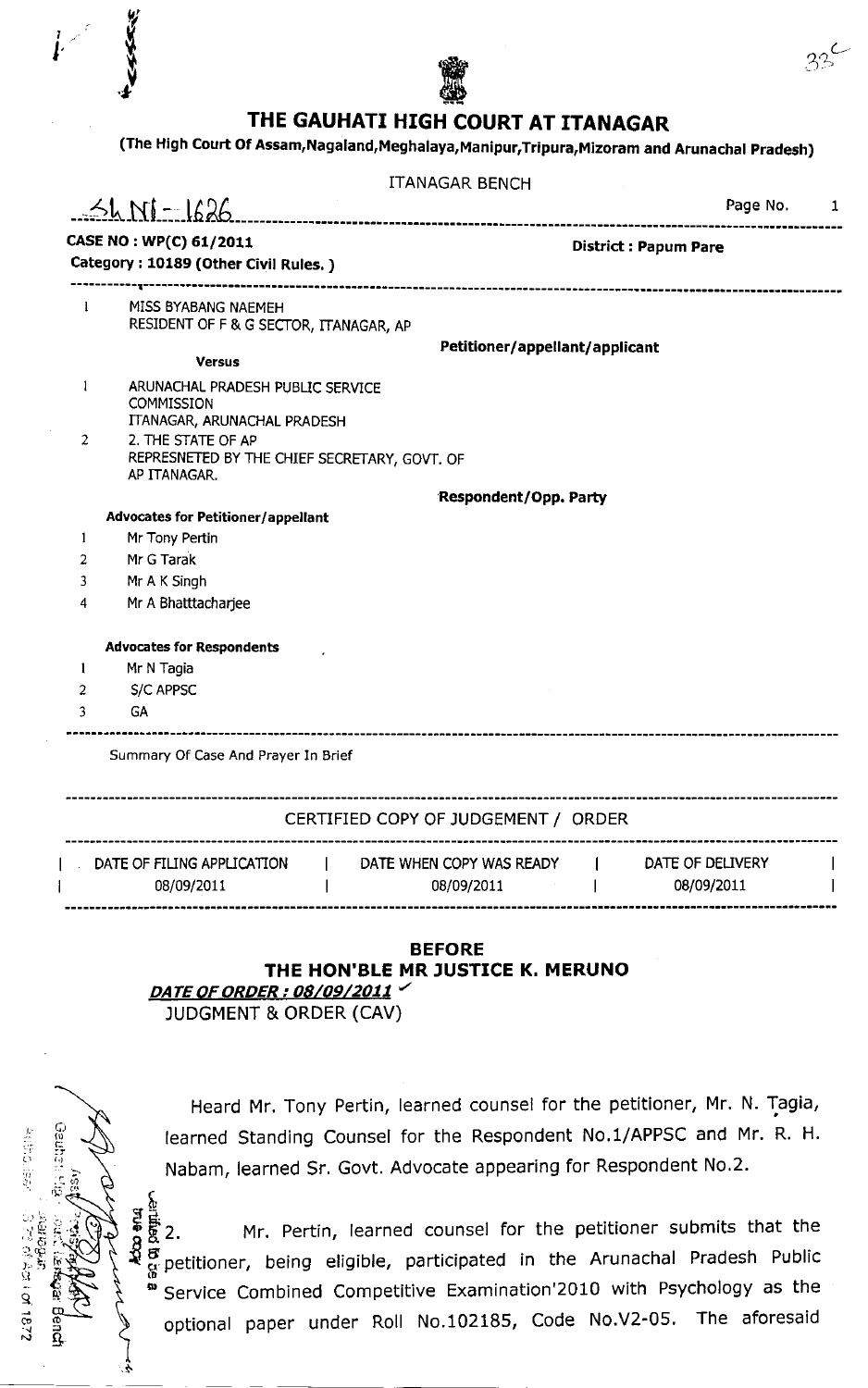**Report of the Report of the Property of the Property of the Property of the Property of the Property of the Property of the Property of The Property of The Property of The Property of The Property of The Property of The P** 

recruitment process ended with the declaration of result on 02-12-2010, wherein, the name of the petitioner did not appear in the select list.

 $25^{\circ}$ 

3. After obtaining information through RTI and by going through the evaluation sheets [Annexure-P/2 & P/3], it is clear that one of the evaluator has given 6(six) marks out of allotted 10(ten) marks against question No. 4(c). However, the other evaluator has not at all given any marks against the question No.4(c) and left it unmarked. In other words, the second evaluator has not evaluated the question No.4(c) or omitted to award any marks against the question No.4(c), which could be some human error although she has attempted the question No,4(c), Even if the answer given by the candidate is not correct, it is expected that some marking, be it zero, is required to be awarded.

4. The petitioner is not seeking for re-evaluation of her whole answer script. What the petitioner is seeking is that the other evaluator is duty bound to award some marks, be it zero, against question No. 4(c) and the omission to award any mark has probably resulted in deprivation, The petitioner had secured in total 889 marks. The person at the select list at SI. No. 44 [out of 51 recommended candidates] has secured 889.75 marks. Had some marks had been awarded against question No.4(c), the total secured marks of the petitioner could have been more. In such an event, the petitioner could have secured a higher grade, particularly, in regard to the relative ranking etc. of the candidates and would have been selected and recommended for appointment.





5. The petitioner is entitled for a direction to the respondent No.1/APPSC to award mark, be it zero, and thereafter to indicate the relative merit position of the petitioner and to further direct the State authorities, in the event of favourable recommendation, to accommodate the petitioner against the post which the petitioner would have been selected. In the present case, the state authorities are also duty bound to do full justice and if need be, may create a super-annuary post to accommodate the petitioner by offering appointment to a suitable post. It is not the case of the state authorities that there are no vacant posts. It is understood that the State authorities have already requisitioned for conducting recruitment process just after the declaration/notification of the result. In the aforesaid submissions, Mr. Tony Pertin, learned counsel for the petitioner has relied upon a decision of the Apex court reported in (2008) 2 SCC 750 [Union of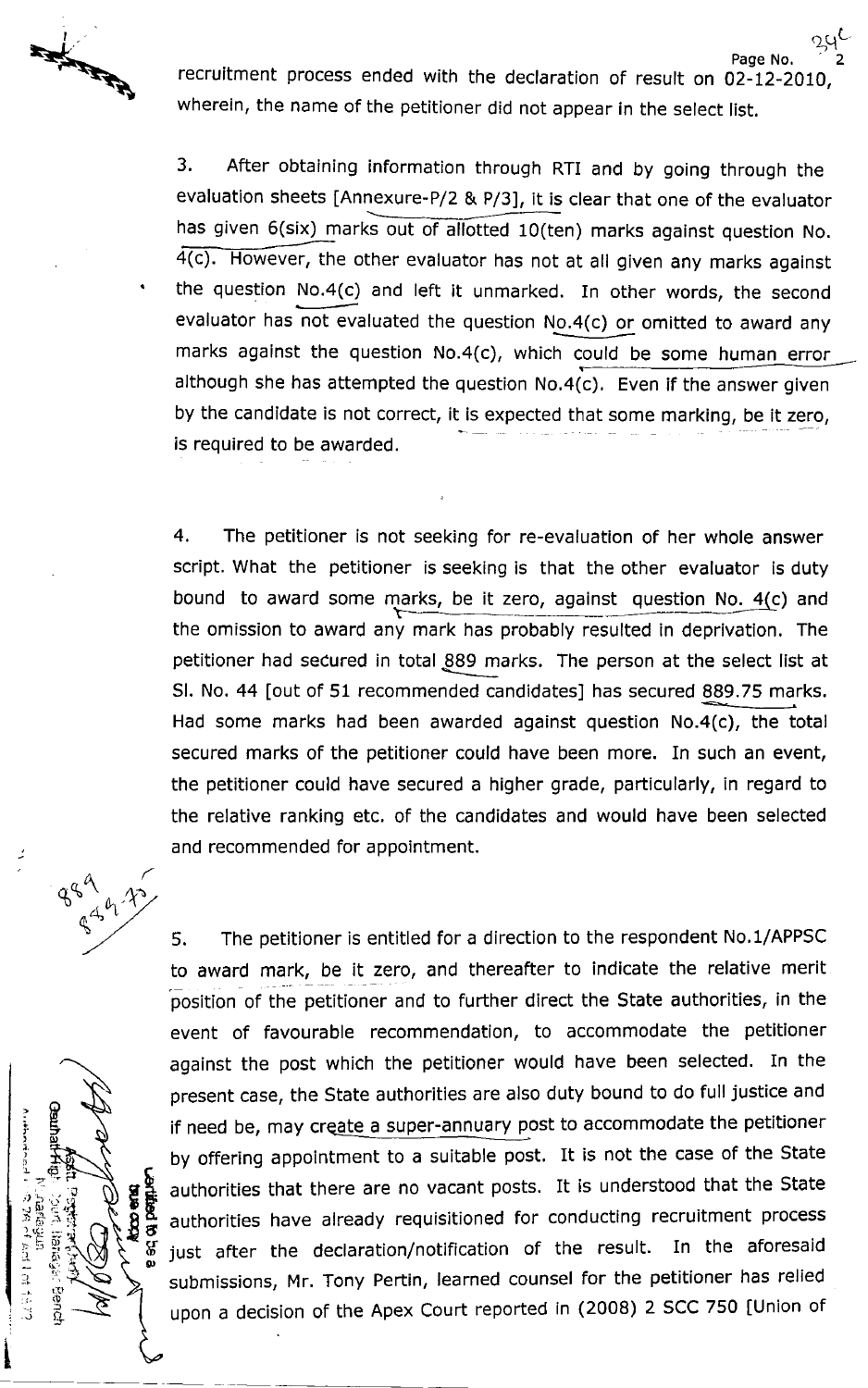All and the contract of

(lj)

g ե<br>Ծ =.

l<br>The 5. E

> c t:?

> > t\_11 วิ<br>9

t, J

6

 $\mathcal{L}$ 

o: S' -, c, .ri o.a

 $\frac{1}{1}$ 9.

Page No. India & another vs. Narendra Singh] and in particular to Para-32 of the said judgment. 3

L-

6. An affidavit-in-opposition has been filed by the Respondent No.1/AppSC. The stand taken by the Respondent No.1/AppSC is contained in Paragraphs-S, 6, 8, 10, 12 & 13 of the affidavit-in-opposition, wherein, in paragraph 6 of the said afFidavit-in-opposition, the deponent has stated about the steps taken by the Commission in this regards and that as per the Arunachal Pradesh Public Service Commission Conduct of Examination Guidelines, 2010 and upon verification, "1(one) of the 2(two)" evaluators had admitted that some human error has occurred on his part while awarding the marks of question No.4(c) of Phychology Paper-II of the petitioner and the same human error has also been admitted in Paragraph-8 of the affidavit-in-opposition. Further in paragraphs 10, 12 & 13 of the said affidavit-in-opposition, the Commission states that in the absence of any guidelines and any provision in the Arunachal Pradesh Public Service Combine Competitive Examination Rules, 2001 and also as provided under the Arunachal Pradesh Public Service Commission Conduct of Examination Guidelines, 2010, where it is clearly mentioned that after declaration of final result, no rectification/modification or re-evaluation can be considered under any circumstances. The Commission cannot initiate for re-evaluation/re-check through another evaluator, at this stage, since no guideline or rule permits this and it has not been done before.

7. The APPSC had taken a stand that since the final result has already been notified and there is no guideline or standing system followed by the Commission to review the result or re-evaluate the answer script and therefore, it was conveyed that the case of the petitioner cannot be reviewed (Annexure-p/6).

8. Mr. Nabam, learned Sr. Govt. Advocate appearing for Respondent No.2/the state of Arunachal Pradesh submits that since the matter in this writ petition pertains strictly between the petitioner and the respdndent No.1/APPSC and the rules and guidelines framed under the APPSC, the state has nothing to say except that if no such rules or guidelines have been provided by the commission to tackle such eventualities, it is high time that the Respondent No.1/APPSC frame some rules and guidelines in order to meet such future eventualities amongst others and leaves it to the wisdom of this Court to pass such necessary orders, which may deem fit ring<br>Si  ${\bf \breve{g}}$   $\stackrel{\alpha}{\bf \breve{g}}$ o,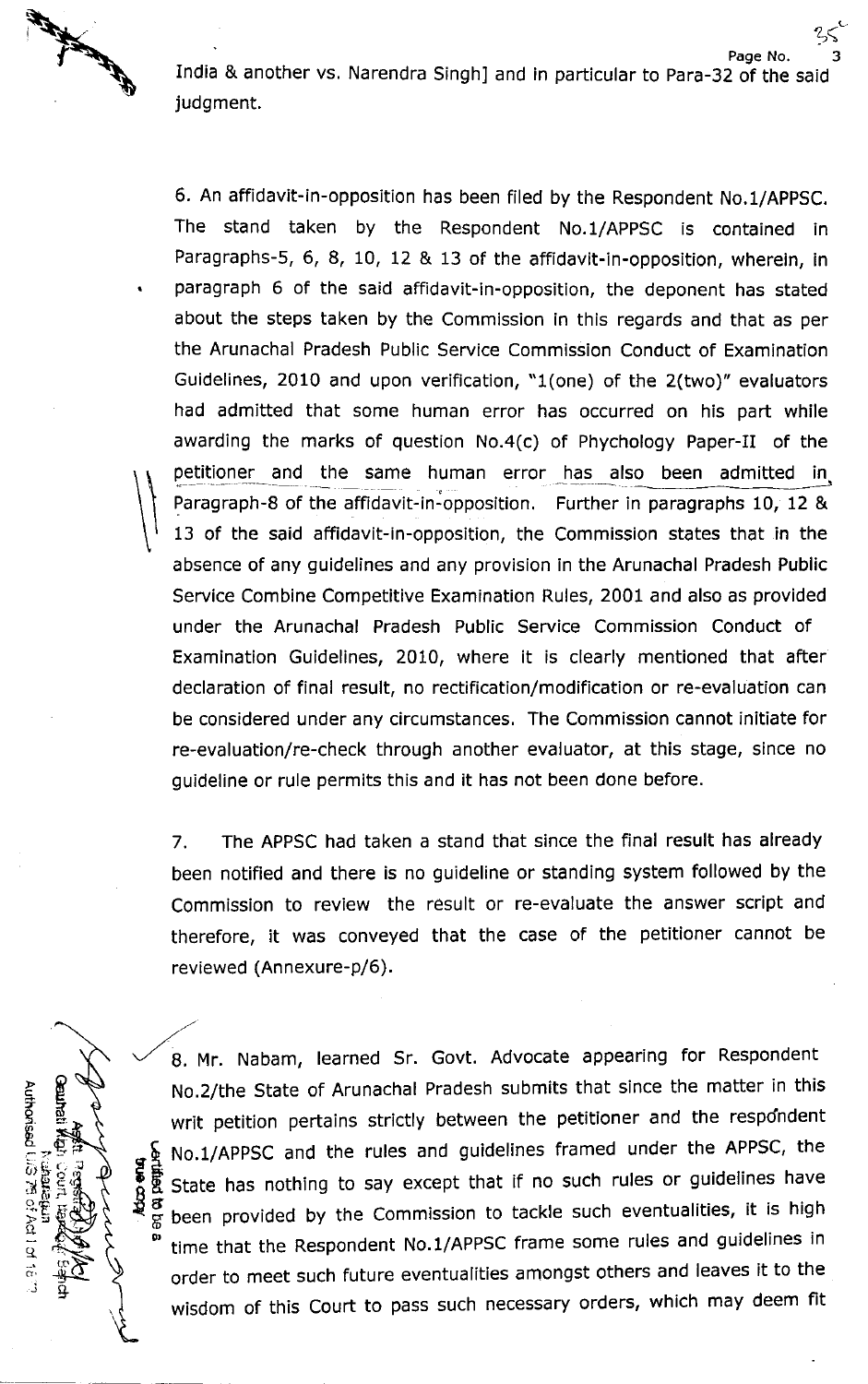and appropriate to the situation.



**INGLES OF** I !

> P t 5 3 '.7- ,.'5

Senheit<sup>1</sup>

 $\ddot{\rm c}$ 

 $\mathbf{r}$ 

 $\tilde{\mathbb{P}}$ 

ن<br>پر

(h

م نسخة المنا  $\frac{1}{2}$ 

 $\mathbf{p}$ 

 $\sim$  $\geq \frac{17}{21}$ 

9. After hearing the learned counsel appearing for the respective parties and after giving my thoughtful anxious consideration of the whole aspects of the matter in its total perspective, admittedly, it is a case of human error and because of the human error, can a person be deprived of his legitimate rights and expectation to be washed away because of the admitted human error and the prescribed remedy has not been provided under the rules or guidelines in vogue and applicable with the APPSC for the time being in force. It is very unfortunate, in this particular case, that the admitted human error committed by the evaluator appointed by the Respondent No.1/APPSC has resulted in far reaching consequences pertaining to a person, who was otherwise, eligible on all counts to be deprived of his/her future career prospect because of the admitted human error for no fault of the petitioner in any manner in whatsoever. The stand taken by the APPSC in the facts and circumstances of the case is not justifled in any manner or can be accepted under any legal circumstances, This particular case is one of the first of its cases where the APPSC has not provided any remedy to tackle such eventualities and the APPSC cannot be allowed to wash its hands on the ground that there is no provision under the rules or guidelines to meet such cases, This is not the first case and in future also such cases are certalnly to come up and since no remedy has been provided under the rules or guidelines with the Commission, the APPSC cannot take any action in such a case today or in the future. It is universally said and accepted to "err is human" and therefore, such human errors are bound to take place ln the near future. Therefore, the APPSC must make provision to meet such cases of human error in the future by making amendment of the rules and guidelines.

c t).

Page No. 4

10. The question before this Court, in such a peculiar case, can the court sit mute and allow a grave injustice to be committed or allowed to stand and not take any corrective action/measure so as to deliver the justice and also to meet the ends of justice. Relying on the views of Lordships in the reported case of the Apex Court cited by Mr. Pertin, referred above, wherein, it has been held that-"mistakes are mistakes and they can always be corrected by following due process of law". Similarly, in the present case, the admitted human error is also mistake and which mistake can always be corrected by following due process of law. The Respondent No.1/APPSC can always correct the mistake of human error committed by the duly appointed evaluator by amending the rules and **REGIONAL**<br>HORROUT